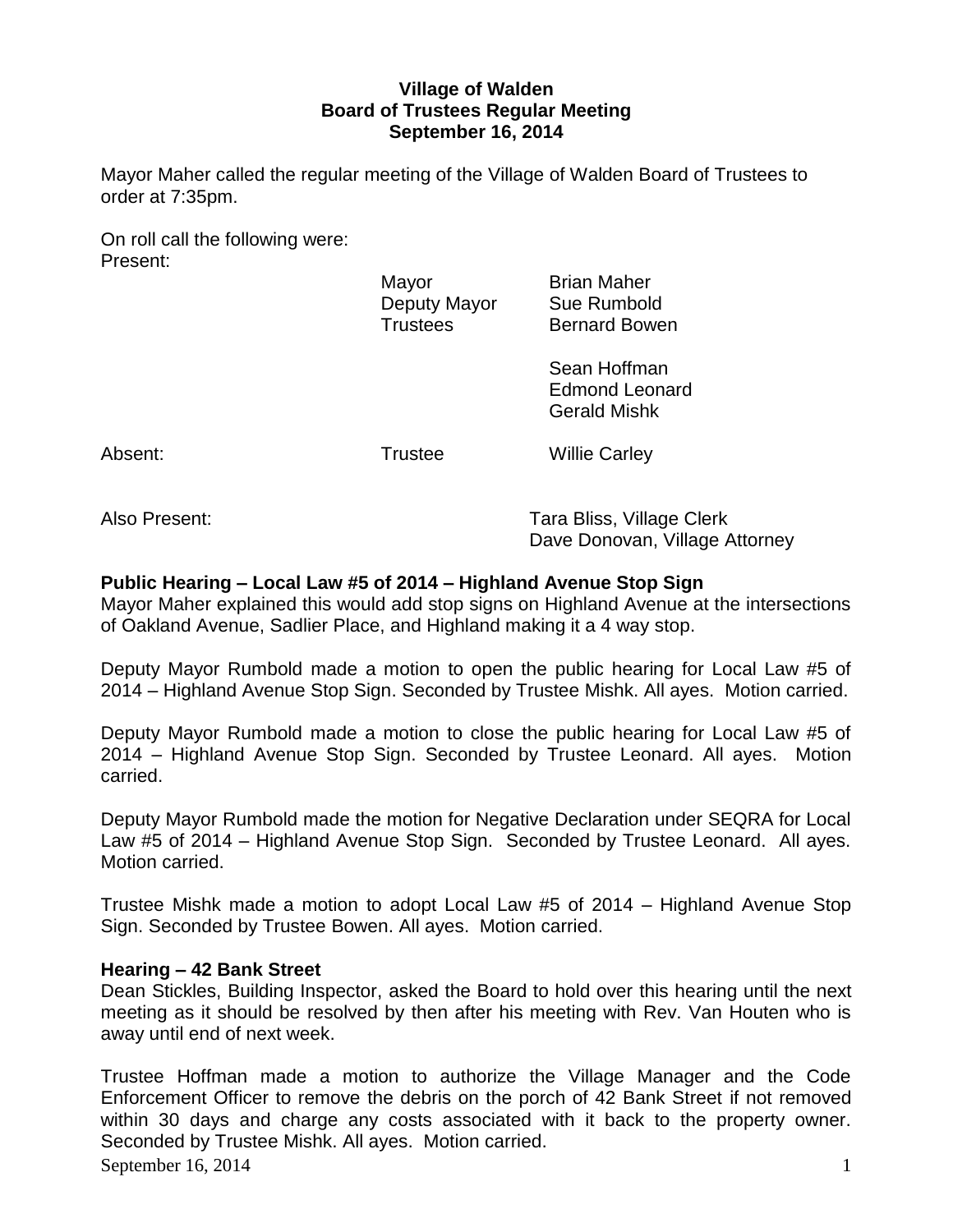## **Hearing – 16 Northern Avenue**

Dean Stickles, Building Inspector indicated there is no need for a hearing tonight at the debris has been cleaned up at this property.

## **Village Manager's Report – Given by Clerk Bliss in Manager Revella's absence**

- Met with Village Attorney to discuss 42 Pine Street issue and FOIL requests.
- Observed drop off and traffic flow in front and back of school on the first day of school.
- Filed paperwork with DMV to obtain new license plates for the new Village vehicles. State of NY has Village of Walden specific plates now.
- Met with the Recreation Coordinator and reviewed the soccer program and the JETS trip.
- Finalized mediation issues and the date with the PBA.
- Discussed improvement to the Sunoco sidewalks with the building department. Property owner will be paying for the improvements.
- Met with Deputy Treasurer to review the Toshiba contracts.
- Met with Chief Holmes to discuss recent arrests. The last drug warrant was found and arrested which is great news.
- Met with Village Clerk and discussed issues with the newly installed Village phones as well as the Big Apple Circus invitation only event.
- Met with the Building Inspector and the new property owner of 69 Main Street to review the potential structure to be placed on that site.
- Met with the Village Engineer to review 33 Scofield Street project. Moving along well at this time.
- Met with the auditors at Vanacore DeBenedictus DiGovanni & Weddell to discuss information and the timeline for the audit.
- Met with PBA and Special Counsel for the mediation for the PBA contract. It is likely going to arbitration.
- Met with Trustee Carley and the Walden Fire District about the fire horn/emergency signal at Village Hall. Each party getting estimates should we need a replacement.
- Met with Village Engineer and Working Leader to review Bradley Lane Project, Sewer Plant and preparations for the Belt Filter Press, and discussed sludge tank with VRI.
- Had correspondence with the Library Board Chairman about the Bradley Trust.
- Met with Chief Holmes to discuss overtime and upcoming trainings.
- Met with the auditors again to review the files for the audit report.
- Department Head meeting went well. October/November Calendar in the works. DPW has been fixing basins and preparing for winter. Department of Health inspection is this week. Village Entrances and decorating of the Village being worked on by the Recreation & Parks Department. They have been keeping up with the yard maintenance write ups from Jay. Library will be talking to the Town of Montgomery about the upcoming budget and their capital project will start in the winter. Police completed a successful crosswalk check by Dunkin Donuts. Village Treasurer having ongoing discussions with department heads about the budget and monitoring spending. The audit seems to be going well so far.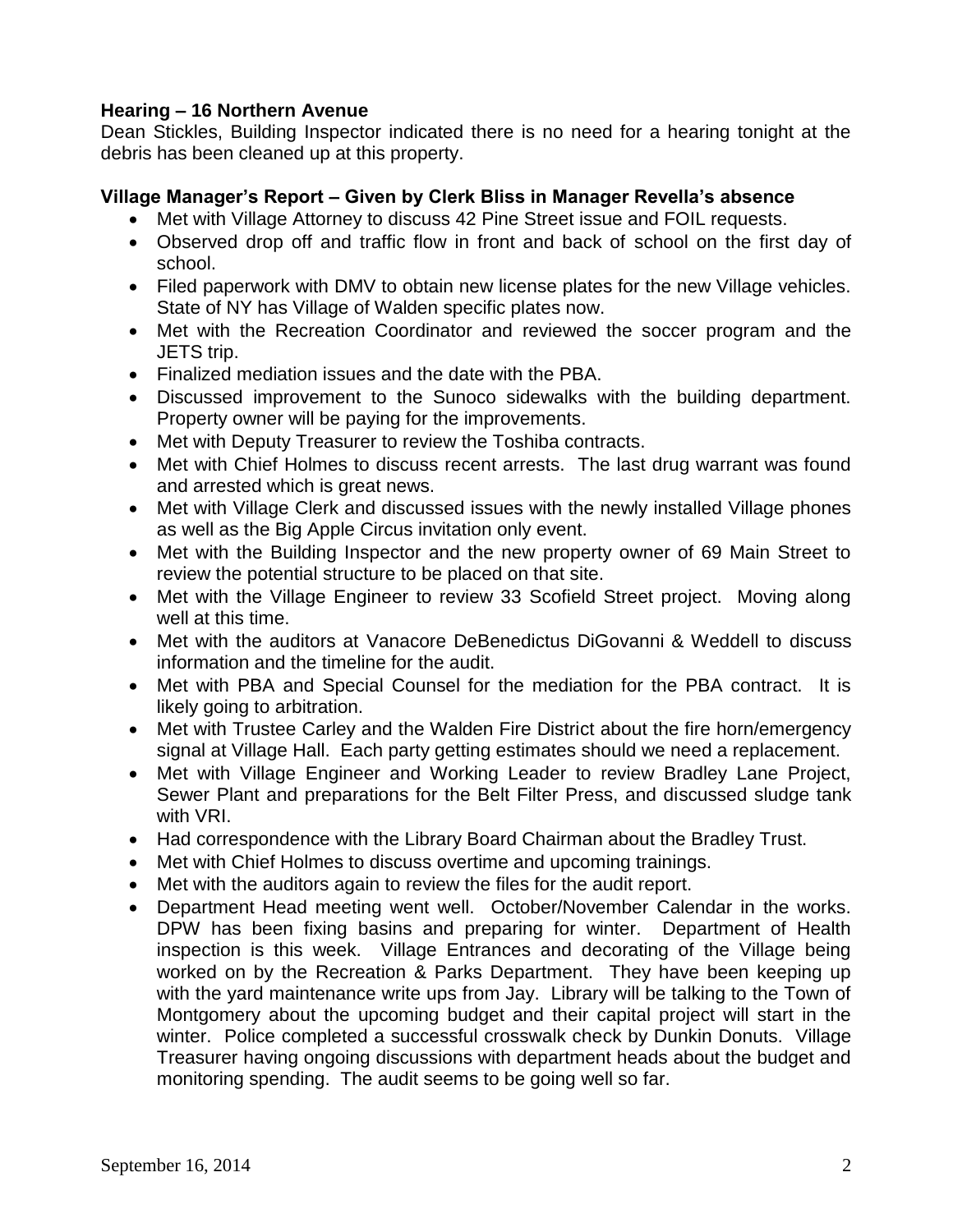- Met with Village Attorney and Village Clerk to follow up on local laws and contract review. Need discussion item at the September 30<sup>th</sup> meeting regarding water code revisions.
- Met with developer for North Montgomery Street.
- Met with the Walden Baptist Church.
- Attending the 9/11 Memorial Service in the Square
- Met with Trustee Hoffman & Working leader.
- Currently attending the NYCOM conference in Lake Placid NY.

Dean Stickles explained that he reviewed the retaining walls on Ulster Avenue as requested by the Board. He gave photos to the Board. The question was on 68 Ulster Avenue wall which collapsed 5-6 years ago and most of it is cleared. There is a 40 inch area to walk on the sidewalk. The only issue would be the tree that would need to be cut down by the property owner.

Mayor Maher advised Dean to check with John first to make sure that would not interfere with the Betterment Grant for the Ulster Avenue Project that we are in the final stages with DOT and are optimistic that it will happen this spring.

Dean added that the sidewalks in their current condition are in far worse shape than the walls are. None of the walls there are in danger of falling.

Deputy Mayor Rumbold asked David Sperry if that satisfied his question from the last meeting.

David Sperry, 12 Overlook Terrace, indicated it did.

## **Approval of the August 14, 2014 Special Meeting Minutes**

Mayor Maher explained that this was not an official meeting so no minutes need to be taken. In the future they would be taken in a different manner.

Attorney Donovan confirmed.

### **Approval of the September 2, 2014 Minutes**

Deputy Mayor Rumbold made a motion to approve the September 2, 2014 minutes. Seconded by Trustee Leonard. 6 Ayes, 0 Nays, 1 Abstention (Trustee Bowen). Minutes approved.

### **Trustee's Committee Reports**

### **Town of Montgomery & Library Board liaison – Trustee Leonard**

Trustee Leonard stated there are 2 pages of events going on at the Library through November including the Run/Walk the Runway event on October 26<sup>th</sup> at OC Airport.

## **Village Clerk & Village Treasurer Liaison – Trustee Bowen**

Trustee Bowen reported that we have a total of \$5.4 million collected which is 90% of bills that were sent out in June for taxes. Lauren and Marisa are doing all the water/sewer bills and work with Kevin Kyle to read all the meters and enter into the KVS system. Will report more on the audit that is currently going on now at the next meeting.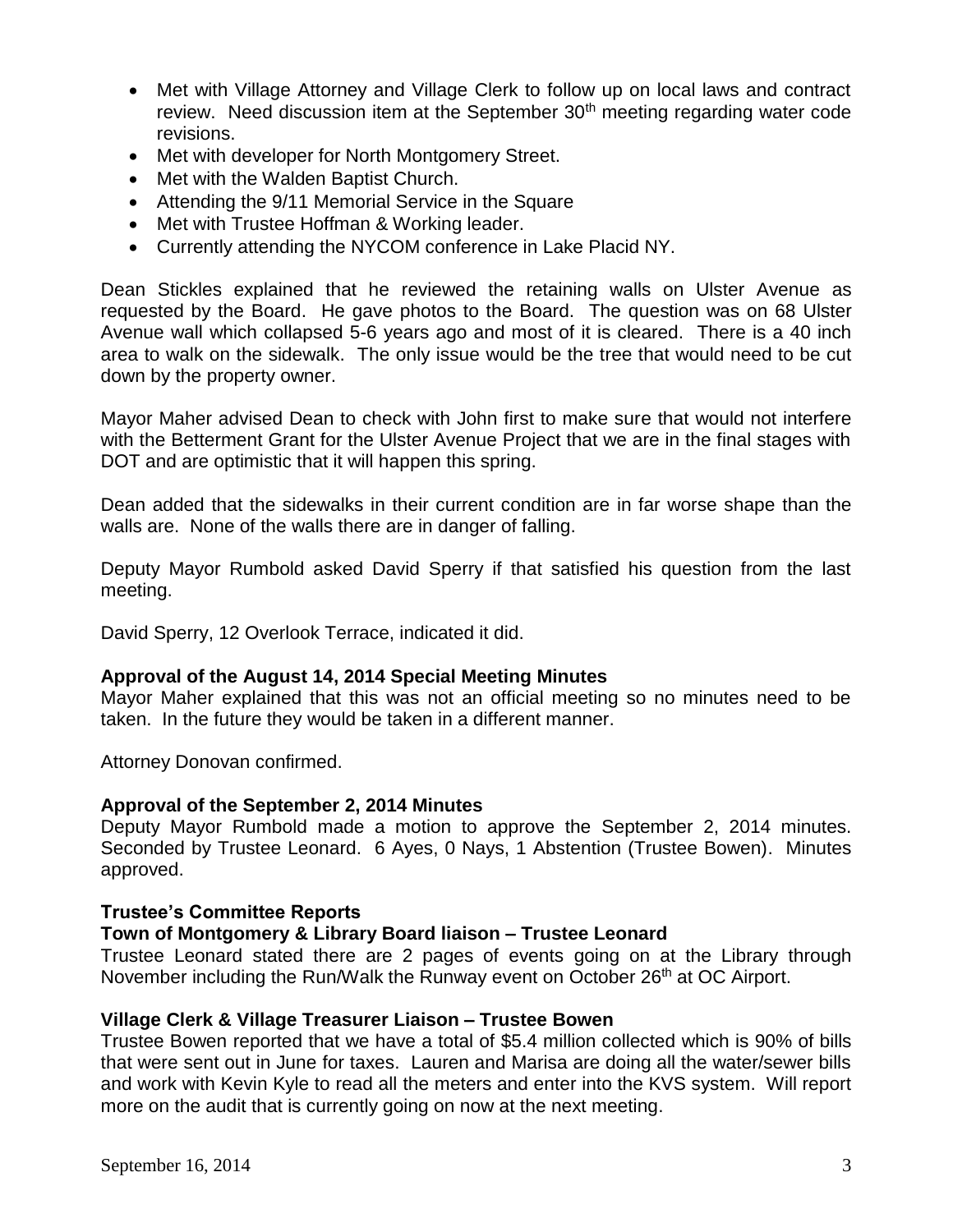## **Police Department Liaison – Deputy Mayor Rumbold**

Deputy Mayor Rumbold reported that we applied for and received 50% cost of our vests for this fiscal year. We are attending the missing persons training in Kingston, firearms training, and the Intel Summit for Chiefs and Sheriffs in October. Looking into a Chaplain program for Police Department and are looking for input. The PBA is on board and we think it will be a nice addition to the Police Department. The retirement celebration for Sgt. Schwandt is on 9/28 at Walden Fire House, \$25 per person.

## **Planning and Zoning Boards as well as the Building Department Liaison – Trustee Hoffman**

Trustee Hoffman reported that he met with Dean today, reviewed agendas for Tri Board and Planning Board meetings this week. Thanks to everyone for their input at the Tri Board meeting tonight.

## **Recreation & Parks Department, Emergency Services, and Valley Central School Board Liaison – Trustee Carley**

Trustee Carley was absent.

### **Village Justice and DPW Liaison - Trustee Mishk**

Trustee Mishk reported Dais is on hold as we are waiting for materials. Hopefully will begin on the 18<sup>th</sup>. DPW is working on Bradley Lane. Sidewalk project on Gladstone will be started this week, then Highland area sidewalk project. All updates have been posted on the website. One of the Department Reports does not give a clear picture of what is going on and he will talk to John about that. It seems as if he does this once a week when he knows he does it more frequently than that.

### **Public Comment on Business of the Board**

Mary Ellen Matise, 21 Clinton Street, announced the book signing from Dr. Schwartz on Sunday the 21st. With regard to the garbage contract, it is really not bad for the cost we pay. She is not recommending we take it on and keep what we have. Having a Supervisor in town clearly helps. Maybe we need to revisit the issue with garbage cans and code enforcement. With regard to the Main Street trees, please think about the space it will take up not just from the businesses. Will we be able to pull up and open up car doors if planters are placed close to the curb? Something to think about.

Becky Pearson, 167 Walnut Street, asked since we put garbage bills on the taxes how is that working out.

Peter Sullivan, Village Treasurer, replied it has gone well. With 94% of tax collection that means that payment has been taken in for garbage as well.

Becky continued that there were some great comments about another alternatives for the Main Street trees at the last meeting. She doesn't think planters will give you what you need. Looking at the costs, could we take them down ourselves to save money? Grates and taking the metal off would be saving a lot of money and create a beautiful atmosphere. If there are no trees, the Holiday season would not look as beautiful. She suggested looking into other ideas to save money and make it look good. With regard to the Oakland Avenue issue, you need to do this Village wide if you do this. This tree and all the trees on that street have always been an issue with this particular homeowner.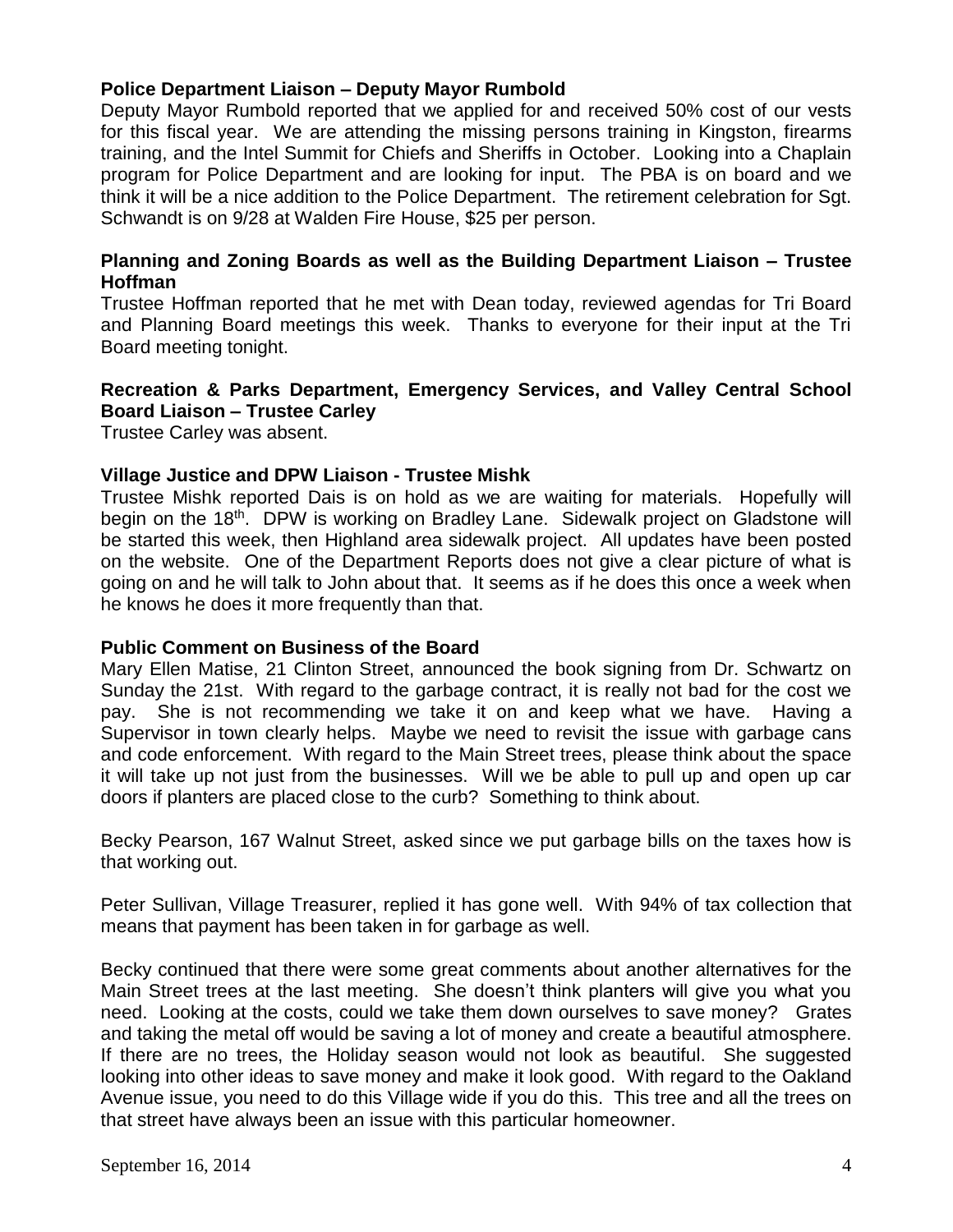### **Action Items Outdoor Café Permit – 74 Oak Street** Tabled.

## **LL#6 – Use Request B-1 Zone**

Trustee Bowen made a motion to set a public hearing for Local Law #6 of 2014 – Use Request B-1 Zone for Tuesday, September 30, 2014 at 6:30pm or as soon thereafter as could be heard. Seconded by Deputy Mayor Rumbold. All ayes. Motion carried.

## **LL#7 – No Parking Zone, Ivy Hill Rd (Pump Station)**

Trustee Leonard made a motion to set a public hearing for Local Law #7 of 2014 – No Parking Zone, Ivy Hill Rd (Pump Station) for Tuesday, September 30, 2014 at 6:30pm or as soon thereafter as could be heard. Seconded by Deputy Mayor Rumbold. All ayes. Motion carried.

## **LL#8 – No Parking Zone (school hours), Maple Street**

Deputy Mayor Rumbold made a motion to set a public hearing for Local Law #8 of 2014 – No Parking Zone (school hours), Maple Street for Tuesday, September 30, 2014 at 6:30pm or as soon thereafter as could be heard. Seconded by Trustee Mishk. All ayes. Motion carried.

## **LL#9 – 15 Minute Parking Zone (school hours), Orchard Street**

Trustee Hoffman made a motion to set a public hearing for Local Law #9 of 2014 – 15 Minute Parking Zone (school hours), Orchard Street for Tuesday, September 30, 2014 at 6:30pm or as soon thereafter as could be heard. Seconded by Trustee Bowen. All ayes. Motion carried.

## **Set Town Hall Meeting for LL#10 – Landlord Registry Law**

Mayor Maher explained this law has gone through many different drafts and we've had a few town hall meetings on this. There are a few minor changes in this proposed law before us. He wanted some direction from the Board on this. The landlords are expecting another meeting on this law but that is up to the Board.

Trustee Hoffman stated he does not see a reason to have another Town Hall Meeting. Only thing that has changed at this point is the fines.

Trustee Mishk said he was disappointed that he hasn't heard the plan from the special prosecutor on how we can enforce the laws we already have in place before we move forward.

Deputy Mayor Rumbold and Trustee Bowen agreed with Trustee Hoffman and Trustee Mishk.

Trustee Leonard said he still didn't see where we exempted the owner occupied properties. Dean recommended we don't include single family houses as there is no way to track them. Feels it needs more work before moving forward.

September 16, 2014  $\overline{5}$ Attorney Donovan said that this Local Law allows you to fine people in your Local Justice Court. To shut down a property your local justice courts cannot do that, would need to go to Supreme Court. Nothing can be done in this law to change that. If you want to fine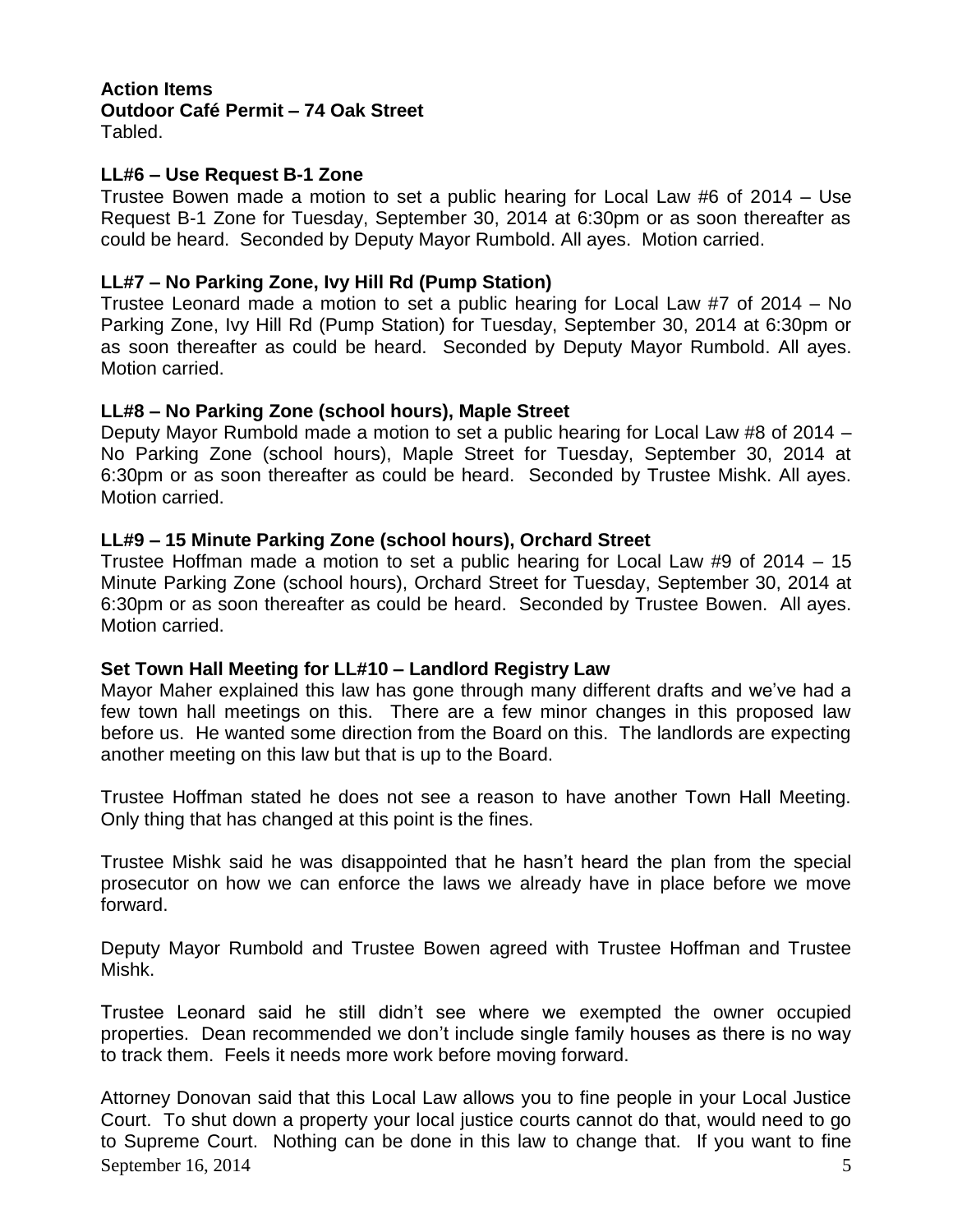someone for failure to register, you can fine them, but can't compel them to register. Generally if you find someone not in compliance you would send a letter and other ways that don't involve court or expenses. If they don't comply maybe you want to bring them to court to fine them but most judges will just encourage them to register. The issue is if there is a dangerous condition with someone who fails to comply there is nothing to be done about it in the local justice court.

Mayor Maher asked the Village Manager to get us the information from the Special Prosecutor before we move forward.

### **Garbage Contract**

Tabled until Manager Revella could be present.

### **Set Trick or Treat for Friday, October 31, 2014 6-8pm**

Trustee Bowen made a motion to set Trick or Treat for Friday, October 31, 2014 from 6- 8pm. Seconded by Trustee Leonard. All ayes. Motion carried.

#### **Discussion Items Main Street Trees**

Mayor Maher said he was not in favor of the idea of the planters.

Deputy Mayor Rumbold likes the trees and suggests we deal with the trees that are the issue right now and leave the others as they are. In the past the barrels we had were basically garbage receptacles.

Trustee Mishk stated that we can't plant new trees if we take those trees out per the Arborist. The soil would not be able to sustain the tree.

Clerk Bliss stated that we can grind the stump that is exposed but the roots of the trees are entangled in the wires and the pipes below the street level which is what is causing the problem. Those roots would not be able to be grinded out. Planting another tree would not have any space to grow because those old roots would still be present.

Mayor Maher will work with Village Manager on other solutions.

### **No Standing Zone – Highland Avenue (between East Main Street and Woodruff Street)**

Mayor Maher explained there is already a no parking zone on the Nash side of the road. The idea is to make it a No Parking and No Standing Zone.

Deputy Mayor Rumbold stated that the road is narrow so when the parents are parking there waiting for the kids to get off the bus there is no room for other vehicles to get up the street. That is dangerous as it prohibits an emergency vehicle from getting up the street.

Trustee Mishk asked if moving the bus stop would make the situation better.

Deputy Mayor Rumbold said that John has asked that and they refuse to move it. They figure that's the safest drop off and pick up point.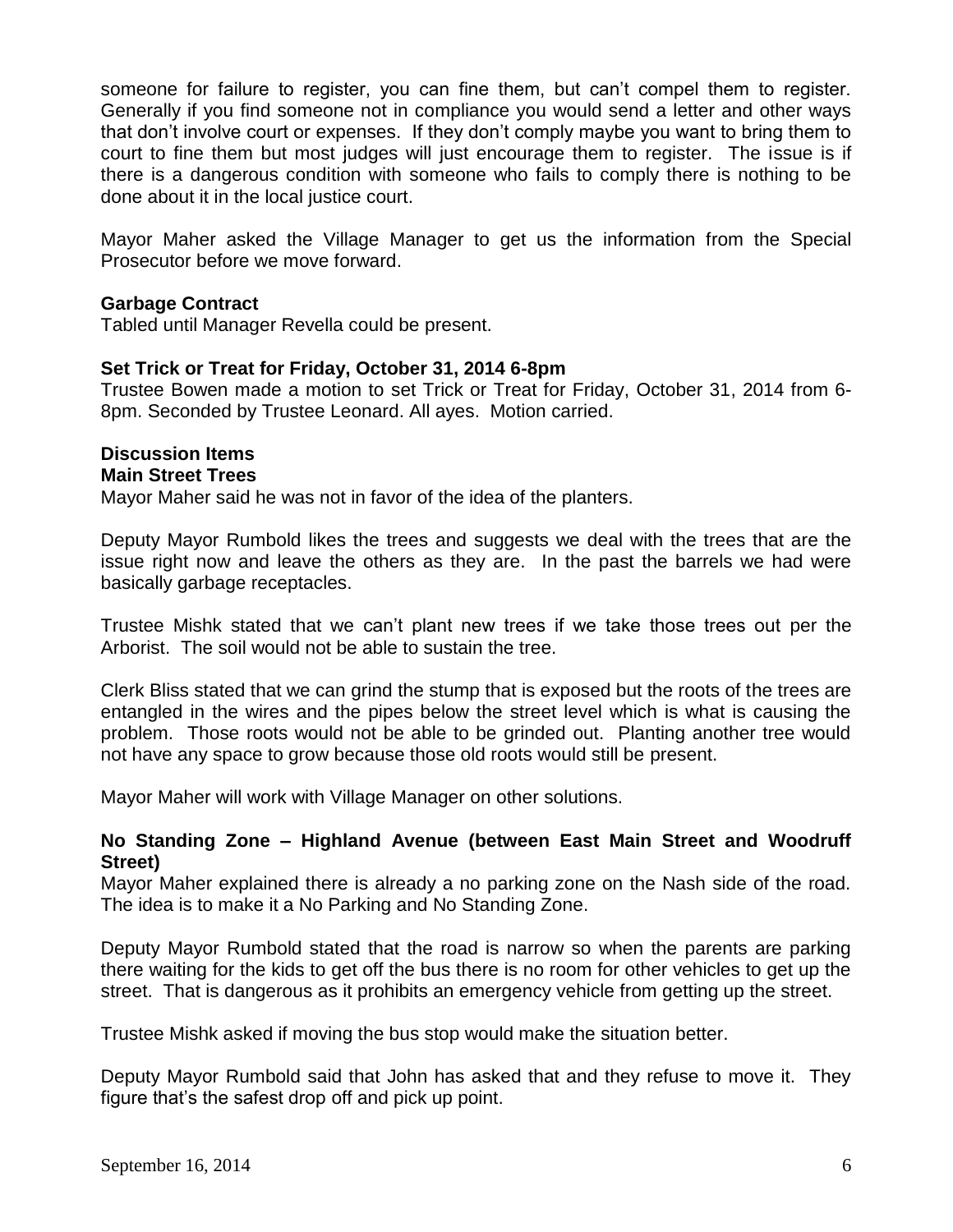Trustee Hoffman made a motion to have our Village Attorney draft a local law for a No Standing Zone on Highland Avenue (between East Main Street and Woodruff). Seconded by Trustee Bowen. All Ayes. Motion Carried.

## **No Parking Zone – Oakland Avenue**

Trustee Hoffman explained that he and Manager Revella just looked at this situation the other day. The resident states that he can't back out of his driveway because the road is narrow and there is a large tree at the edge of his driveway. When someone parks on the opposite side of the street as his driveway he cannot get out of his driveway and has had to cancel appointments because he can't get out of his driveway.

Mayor Maher would like to meet with the resident and find out more about the situation by looking at the property first and talking to John to get more information.

Trustee Leonard agreed.

Deputy Mayor Rumbold stated that his letter seems sincere, we should talk to him to find out more information. He didn't ask about the tree, more about the cars parked on the opposite side of the street.

Mayor Maher indicated he's concerned about what Becky brought up, we would need to do something on almost every street if we do this.

Trustee Hoffman stated that once you look at it you will see that defining the issue is not the problem, but coming up with a solution is going to be difficult.

Mayor Maher asked everyone to take a look at the area and he will talk to John and find out more about the situation.

### **Public Comment**

Mary Ellen Matise, 21 Clinton Street, commented about the Oakland Avenue, the tree there has been in issue since 2006. We has Jim Prescutti go and neuter the tree a number of times actually at his request. He has altered his driveway a bit since then based on this photo. Oakland Avenue is not as narrow as say Clinton Street or Locust Street or some other streets. Perhaps he should back in to be better able to get out of his driveway. There are bigger issues on other streets that haven't been dealt with than this one issue.

Anita Vandermark, 76 Highland Avenue, thanked the board for discussing the issue at the end of Highland Avenue as it is a dangerous situation. Thanks for the stop signs on Highland also, hope it helps. She asked about the shooting range at the Thruway, what is the thoughts as far as noise would be concerned.

Mayor Maher said we need more information on that as we don't have answers yet. That is tabled for now.

Anita said she heard that the fire department after the vote did not pass will be opening it again in October, the exact same proposal.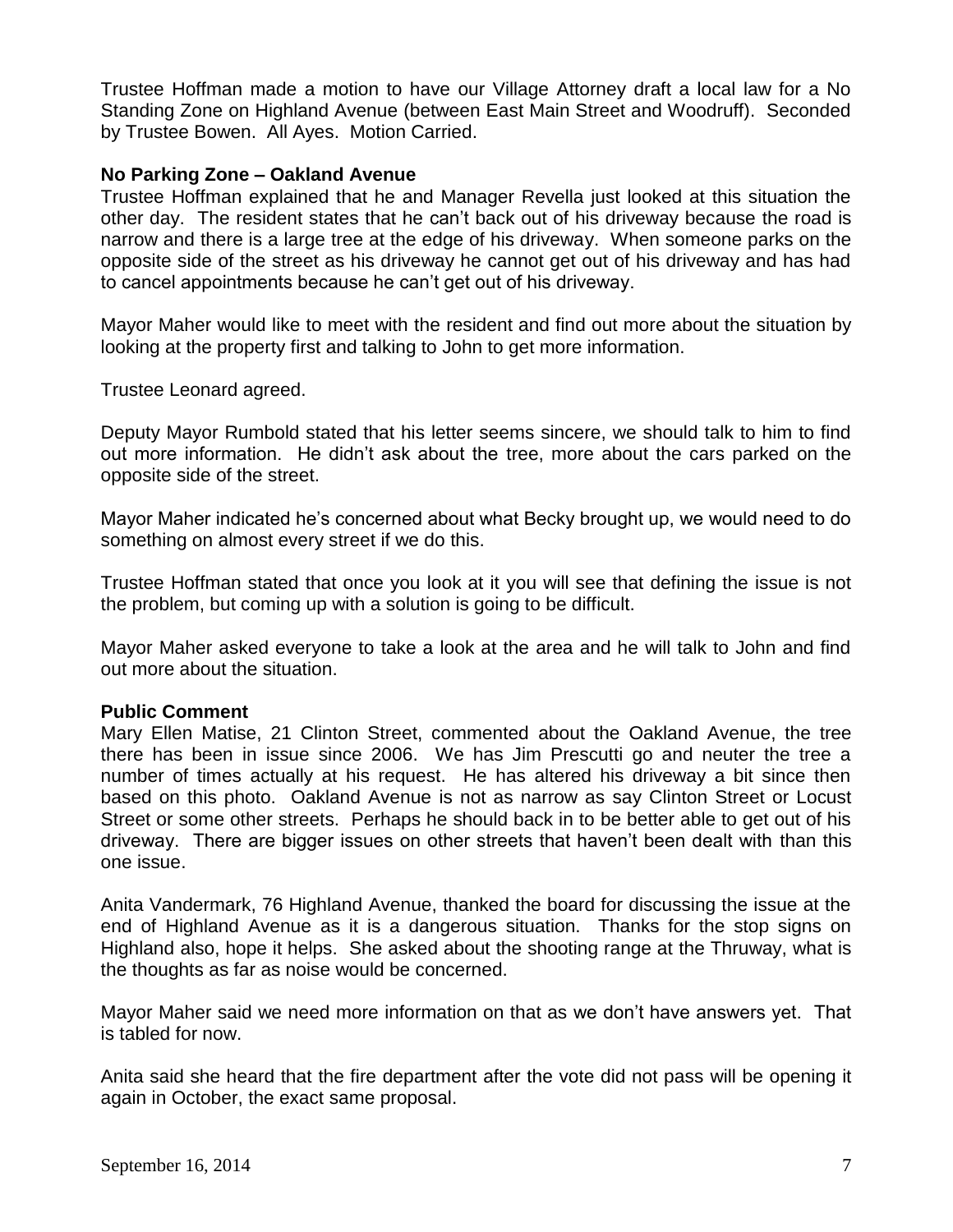Jordan Wilkinson, Wallkill Valley Times Reporter, confirmed they will be putting the same proposal up on October 21<sup>st</sup>.

Becky Pearson, 167 Walnut Street, commented on Highland Avenue and recommended going to the school board personally to get them to move the bus stop, it would possibly help.

Mayor Maher said that Superintendent Hooley makes those changes only and they will not budge. He's dealt with it from 11 other bus stop issues while working at the Senator's office and there is such reluctance from Valley Central to move the stops for some reason, it is very frustrating.

Becky continued on about the Oakland Avenue tree issue and it's interesting that he put a pillar at the end of driveway where the old tree used to be as well. Was odd that a tree came down and a pillar went up in its place.

Trustee Hoffman said that when he looked at the driveway it appears that the edge of driveway is curbed which is what makes it difficult in his opinion.

### **Payment of the Audited Bills**

Deputy Mayor Rumbold made a motion to pay the audited bills. Seconded by Trustee Mishk. All ayes. Motion carried.

### **Correspondence**

None.

### **Miscellaneous Comments from the Board of Trustees**

Trustee Leonard thanked the PBA for the senior dinner, it was great. He has been working for 2 years now with John Valk and Todd from the highway department to increase the rail trail through the Town of Shawangunk. He went to the meeting last month and got a letter of support. We are working on a grant for incidentals like diesel fuel for the equipment. It would increase our rail trail 1.5 miles and take it right up to the prison. It's a big win for us. Hope it will happen in a few years.

Deputy Mayor Rumbold thanked the PBA for the dinner also, it was great. Thanks for the Bruderhoff for their food, including rolls, desserts, and singing. She hopes everyone can attend harvest fest on October 3<sup>rd</sup> and 4<sup>th</sup>.

Mayor Maher thanked everyone for attending our 9/11 ceremony, it was truly a great event. It will be an annual event.

Trustee Leonard added that the Library has a picture book about 9/11 called "Aftermath" which is beautiful, check it out.

### **Adjournment**

Deputy Mayor Rumbold moved to adjourn. Seconded by Trustee Bowen. All ayes. Meeting adjourned.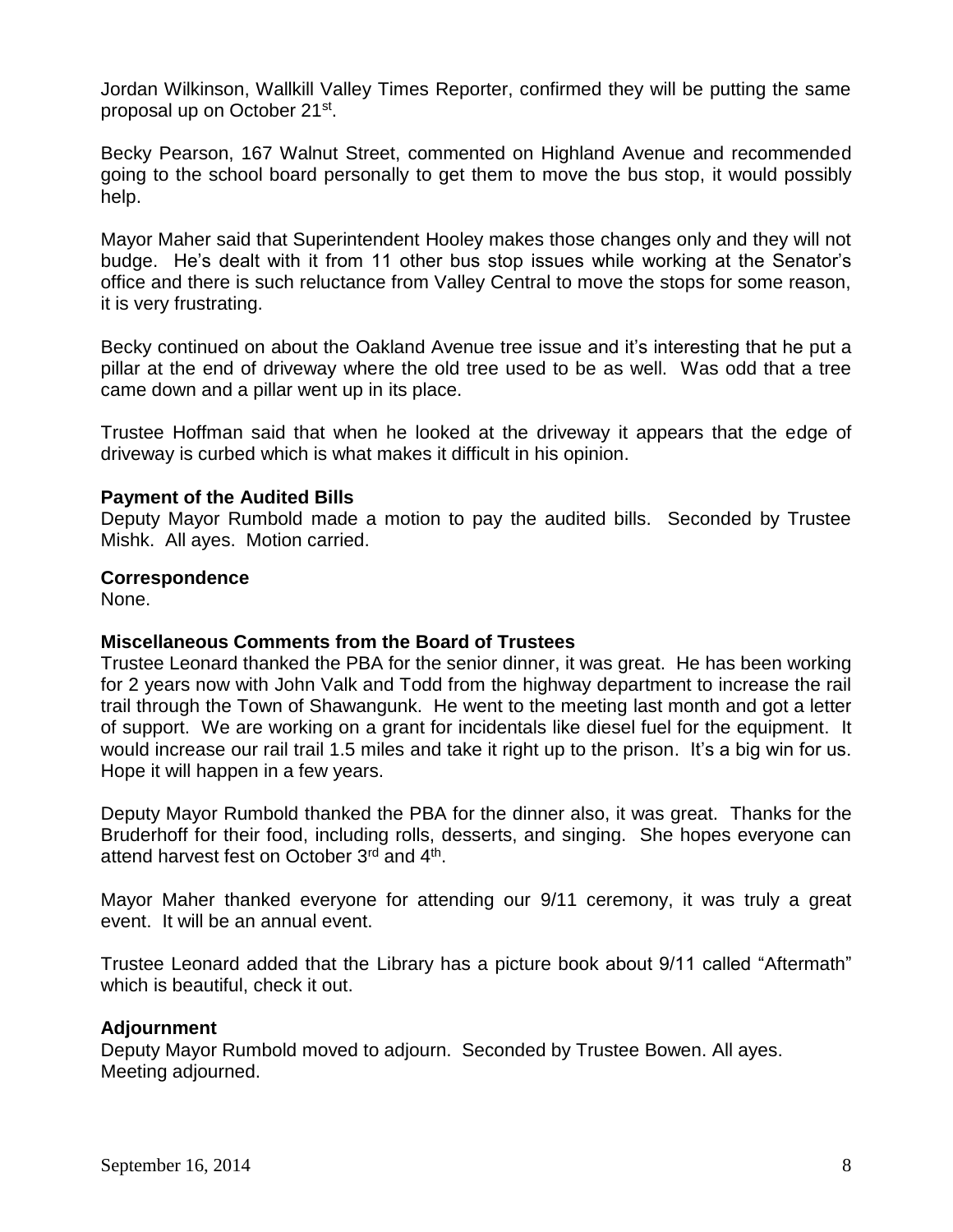## **Village of Walden Board of Trustees Regular Meeting September 16, 2014 Motions & Resolutions**

## **Public Hearing – Local Law #5 of 2014 – Highland Avenue Stop Sign**

Deputy Mayor Rumbold made a motion to open the public hearing for Local Law #5 of 2014 – Highland Avenue Stop Sign. Seconded by Trustee Mishk. All ayes. Motion carried.

Deputy Mayor Rumbold made a motion to close the public hearing for Local Law #5 of 2014 – Highland Avenue Stop Sign. Seconded by Trustee Leonard. All ayes. Motion carried.

Deputy Mayor Rumbold made the motion for Negative Declaration under SEQRA for Local Law #5 of 2014 – Highland Avenue Stop Sign. Seconded by Trustee Leonard. All ayes. Motion carried.

Trustee Mishk made a motion to adopt Local Law #5 of 2014 – Highland Avenue Stop Sign. Seconded by Trustee Bowen. All ayes. Motion carried.

### **Hearing – 42 Bank Street**

Trustee Hoffman made a motion to authorize the Village Manager and the Code Enforcement Officer to remove the debris on the porch of 42 Bank Street if not removed within 30 days and charge any costs associated with it back to the property owner. Seconded by Trustee Mishk. All ayes. Motion carried.

### **LL#6 – Use Request B-1 Zone**

Trustee Bowen made a motion to set a public hearing for Local Law #6 of 2014 – Use Request B-1 Zone for Tuesday, September 30, 2014 at 6:30pm or as soon thereafter as could be heard. Seconded by Deputy Mayor Rumbold. All ayes. Motion carried.

## **LL#7 – No Parking Zone, Ivy Hill Rd (Pump Station)**

Trustee Leonard made a motion to set a public hearing for Local Law #7 of 2014 – No Parking Zone, Ivy Hill Rd (Pump Station) for Tuesday, September 30, 2014 at 6:30pm or as soon thereafter as could be heard. Seconded by Deputy Mayor Rumbold. All ayes. Motion carried.

## **LL#8 – No Parking Zone (school hours), Maple Street**

Deputy Mayor Rumbold made a motion to set a public hearing for Local Law #8 of 2014 – No Parking Zone (school hours), Maple Street for Tuesday, September 30, 2014 at 6:30pm or as soon thereafter as could be heard. Seconded by Trustee Mishk. All ayes. Motion carried.

### **LL#9 – 15 Minute Parking Zone (school hours), Orchard Street**

Trustee Hoffman made a motion to set a public hearing for Local Law #9 of 2014 – 15 Minute Parking Zone (school hours), Orchard Street for Tuesday, September 30, 2014 at 6:30pm or as soon thereafter as could be heard. Seconded by Trustee Bowen. All ayes. Motion carried.